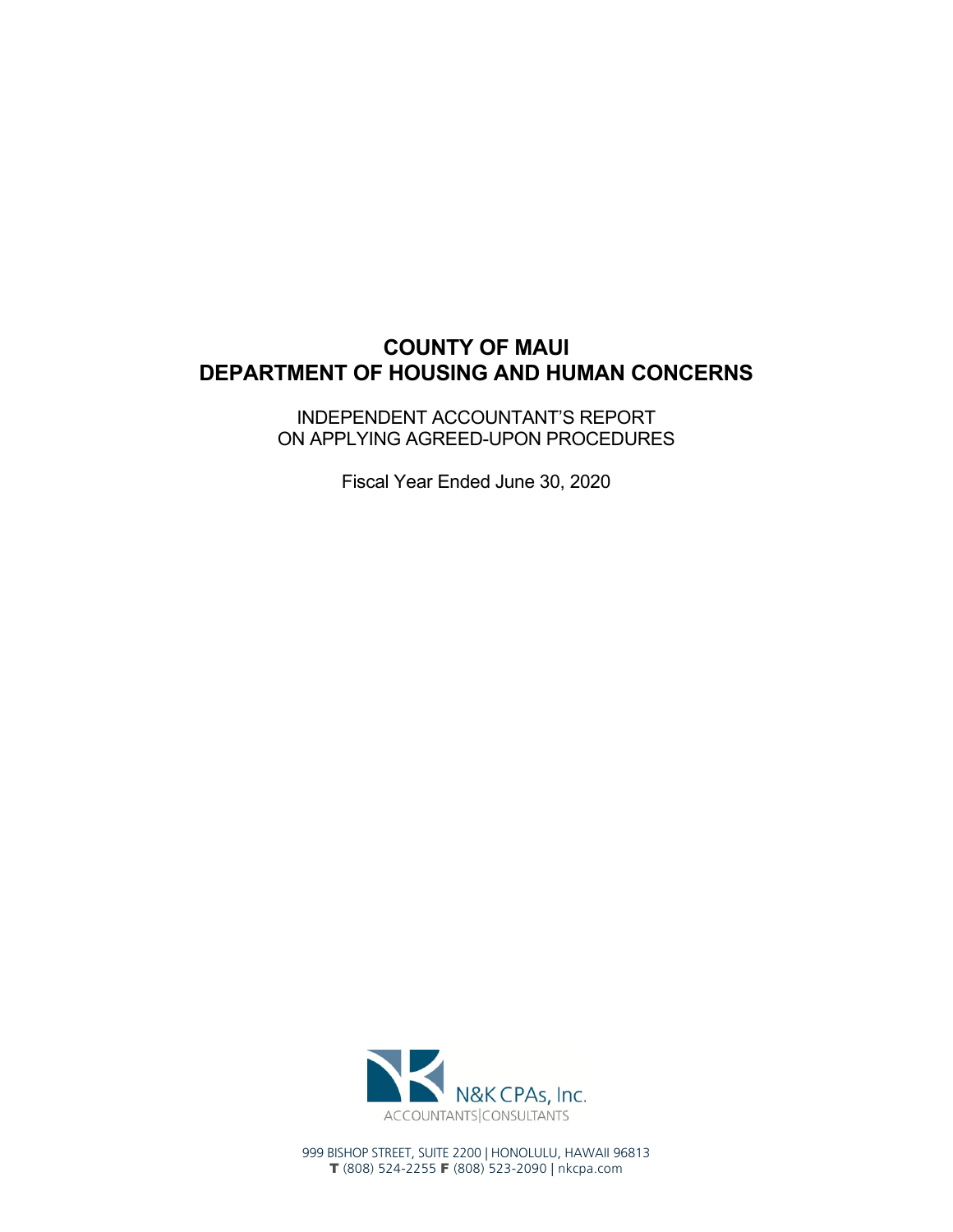

#### **INDEPENDENT ACCOUNTANT'S REPORT ON APPLYING AGREED-UPON PROCEDURES**

To the Department of Housing and Human Concerns County of Maui, Hawai'i

We have performed the procedure described in the second paragraph of this report, which was agreed to by the Department of Housing and Human Concerns, County of Maui, Hawai'i (the Housing Authority) and the U.S. Department of Housing and Urban Development, Real Estate Assessment Center (REAC), on whether the electronic submission of certain information agrees with the related hard copy documents within the audit reporting package. The Housing Authority is responsible for the accuracy and completeness of the electronic submission. The sufficiency of the procedure is solely the responsibility of the Housing Authority and REAC. Consequently, we make no representation regarding the sufficiency of the procedure described below either for the purpose for which this report has been requested or for any other purpose.

We compared the electronic submission of the items listed in the "UFRS Rule Information" column with the corresponding printed documents listed in the "Hard Copy Documents" column. The associated findings from the performance of our agreed-upon procedure indicate agreement or non-agreement of the electronically submitted information and hard copy documents as shown in the attached chart.

This agreed-upon procedure engagement was conducted in accordance with attestation standards established by the American Institute of Certified Public Accountants and the standards applicable to attestation engagements contained in *Government Auditing Standards* issued by the Comptroller General of the United States. We were not engaged to and did not conduct an examination or review, the objective of which would be the expression of an opinion or conclusion, respectively, on whether the electronic submission of the items listed in the "UFRS Rule Information" column agrees with the related hard copy documents within the audit reporting package. Accordingly, we do not express such an opinion or conclusion. Had we performed additional procedures, other matters might have come to our attention that would have been reported to you.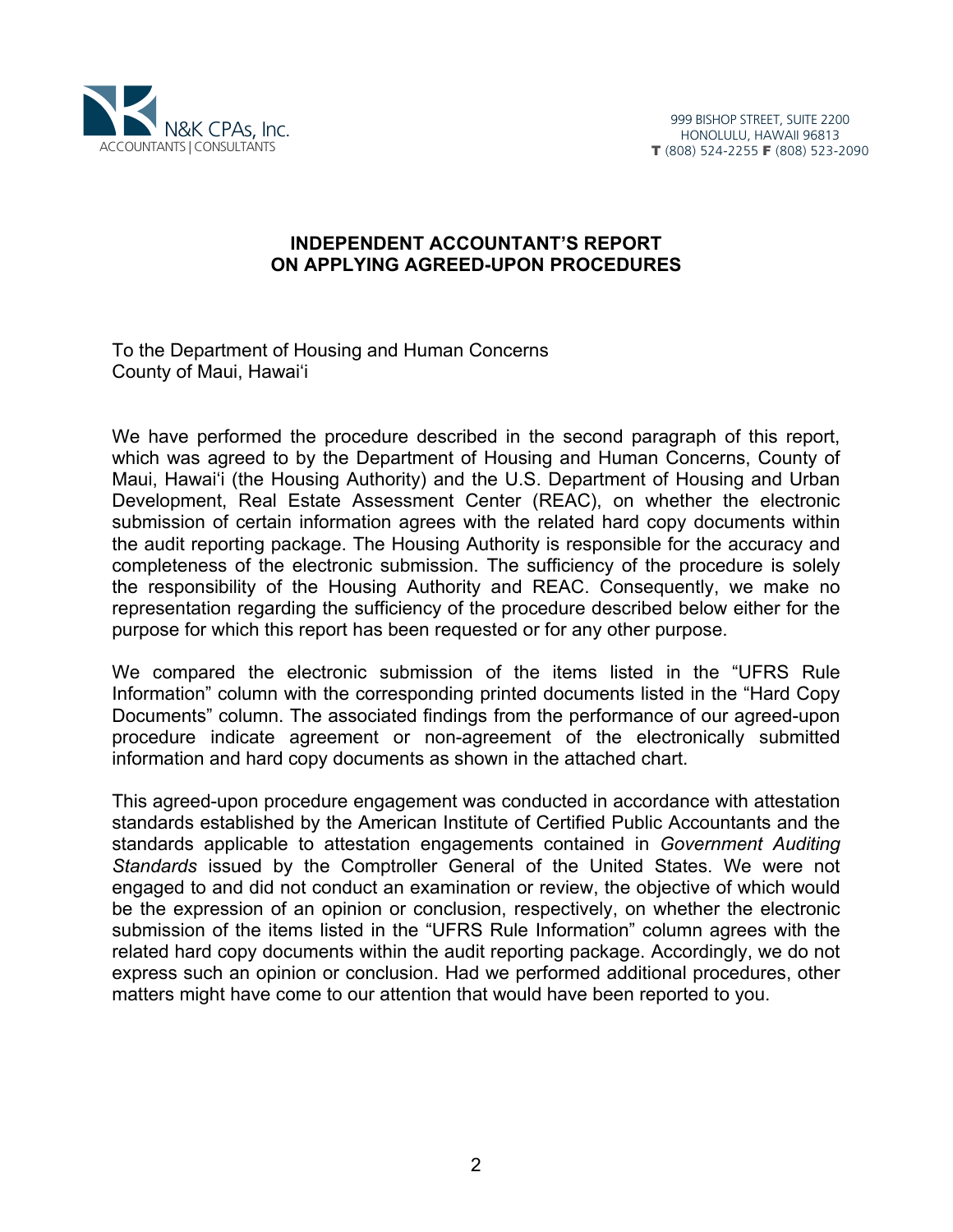We were engaged to perform an audit in accordance with the *OMB Uniform Administrative Requirements, Cost Principles, and Audit Requirements for Federal Awards (OMB Uniform Guidance)* by the County of Maui (the Reporting Entity), as of and for the fiscal year ended June 30, 2020, and have issued our reports thereon dated May 21, 2021. The Housing Authority is a department of the County of Maui, Hawai'i. The information in the "Hard Copy Documents" column was included within the scope, or was a by-product of that audit. Further, our opinion on the fair presentation of the supplementary information dated June 1, 2021, was expressed in relation to the basic financial statements of the Reporting Entity taken as a whole.

A copy of the reporting package required by the OMB Uniform Guidance, which includes the auditor's reports, is available in its entirety from the Reporting Entity. We have not performed any additional auditing procedures since the date of the aforementioned audit reports. Further, we take no responsibility for the security of the information transmitted electronically to the U.S. Department of Housing and Urban Development, REAC.

The purpose of this report on applying the agreed-upon procedures is solely to describe the procedure performed on the electronic submission of the items listed in the "UFRS Rule Information" column and the associated findings, and not to provide an opinion or conclusion. Accordingly, this report is not suitable for any other purpose.

N&K CPAS, INC.

Honolulu, Hawai'i June 23, 2021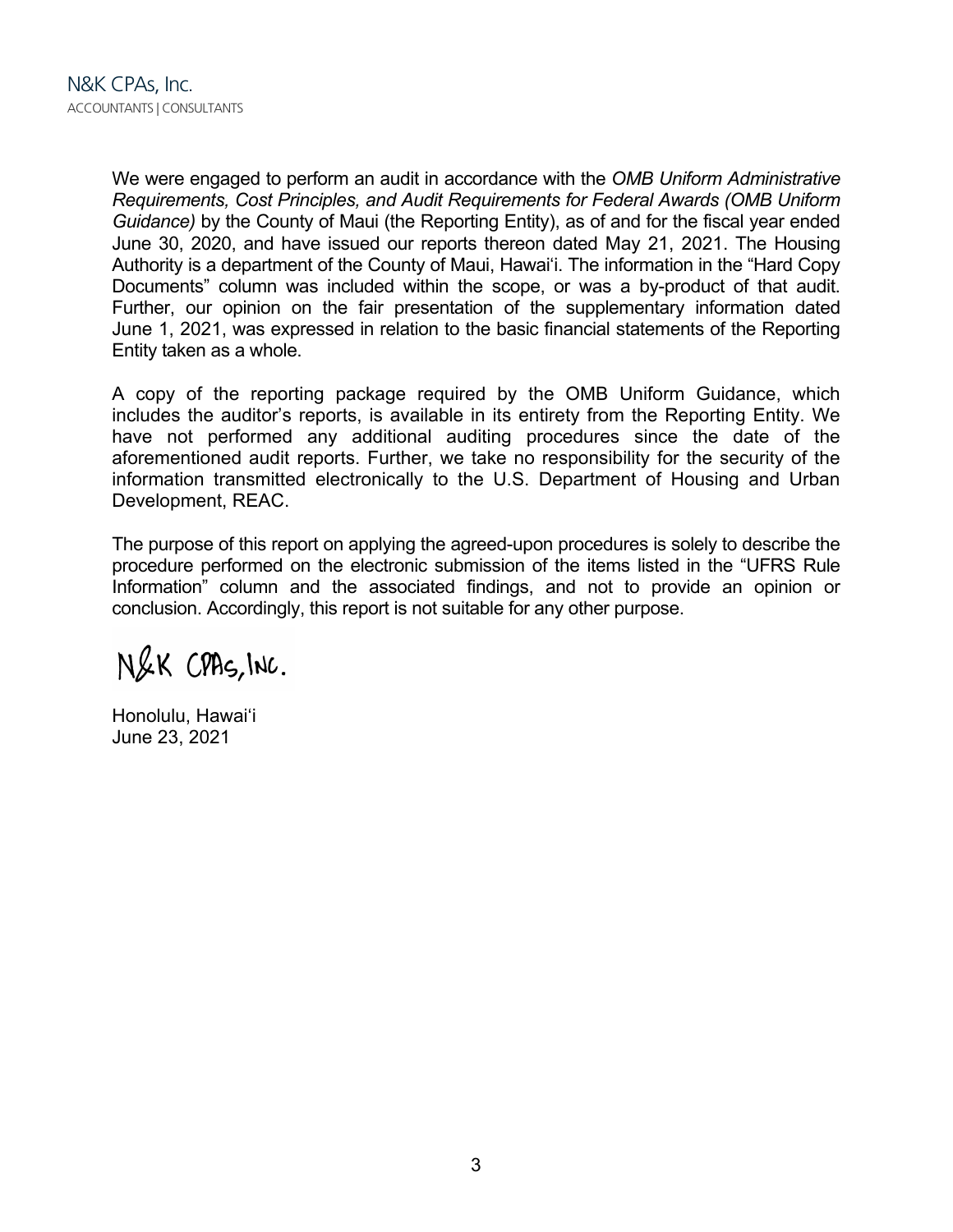## ATTACHMENT TO INDEPENDENT ACCOUNTANT'S REPORT ON APPLYING AGREED-UPON PROCEDURES

| <b>UFRS Rule Information</b>                                            | <b>Hard Copy Document(s)</b>                                                                   | <b>Findings</b> |
|-------------------------------------------------------------------------|------------------------------------------------------------------------------------------------|-----------------|
| Balance Sheet and Revenue and Expense<br>(data line items 111 to 11210) | Financial Data Schedules of the<br><b>Housing Authority</b>                                    | Agrees          |
| Footnotes (data element G5000-010)                                      | Basic<br>Footnotes to Audited<br>Financial Statements of the Agrees<br><b>Reporting Entity</b> |                 |
| Type of Opinion on FDS (data element G3100-<br>040)                     | Auditor's Supplemental Report  <br>on FDS                                                      | Agrees          |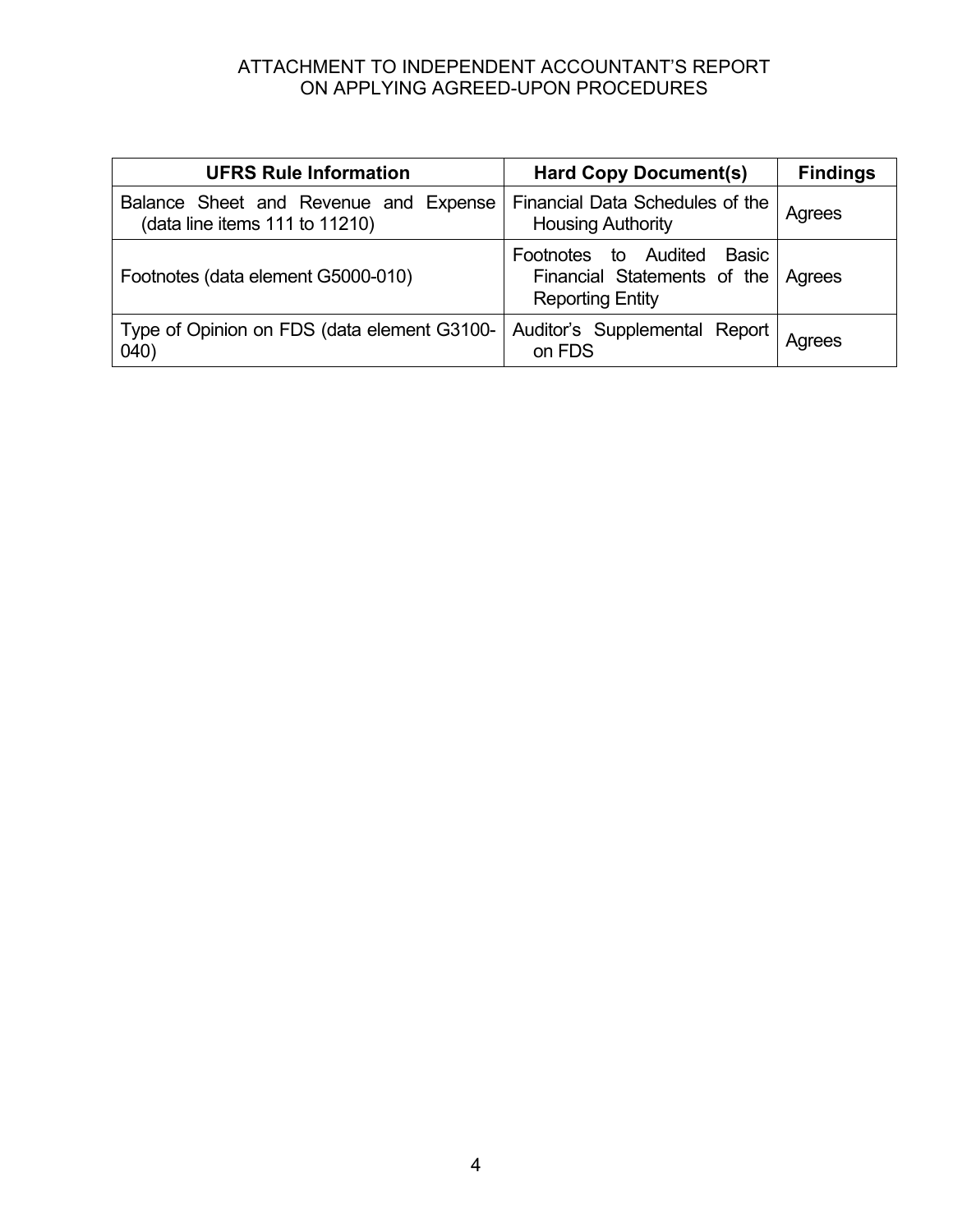# **COUNTY OF MAUI DEPARTMENT OF HOUSING AND HUMAN CONCERNS**

INDEPENDENT AUDITOR'S REPORT ON SUPPLEMENTARY INFORMATION

Fiscal Year Ended June 30, 2020



999 BISHOP STREET, SUITE 2200 | HONOLULU, HAWAII 96813 T (808) 524-2255 F (808) 523-2090 | nkcpa.com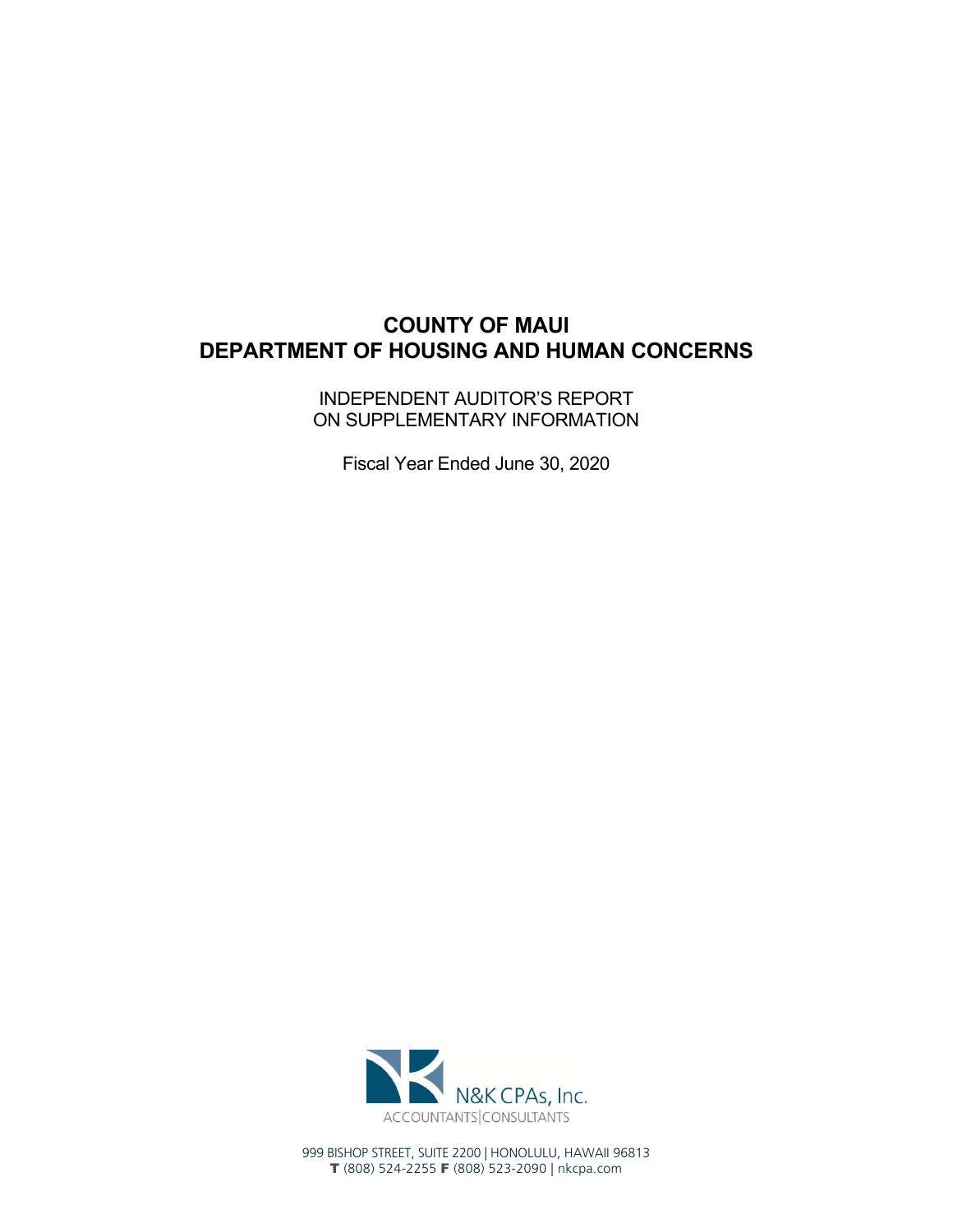## **COUNTY OF MAUI DEPARTMENT OF HOUSING AND HUMAN CONCERNS**

## **TABLE OF CONTENTS**

|                                                                            | Page |
|----------------------------------------------------------------------------|------|
| <b>INDEPENDENT AUDITOR'S REPORT ON</b><br><b>SUPPLEMENTARY INFORMATION</b> | 3    |
| <b>FINANCIAL DATA SCHEDULE</b>                                             |      |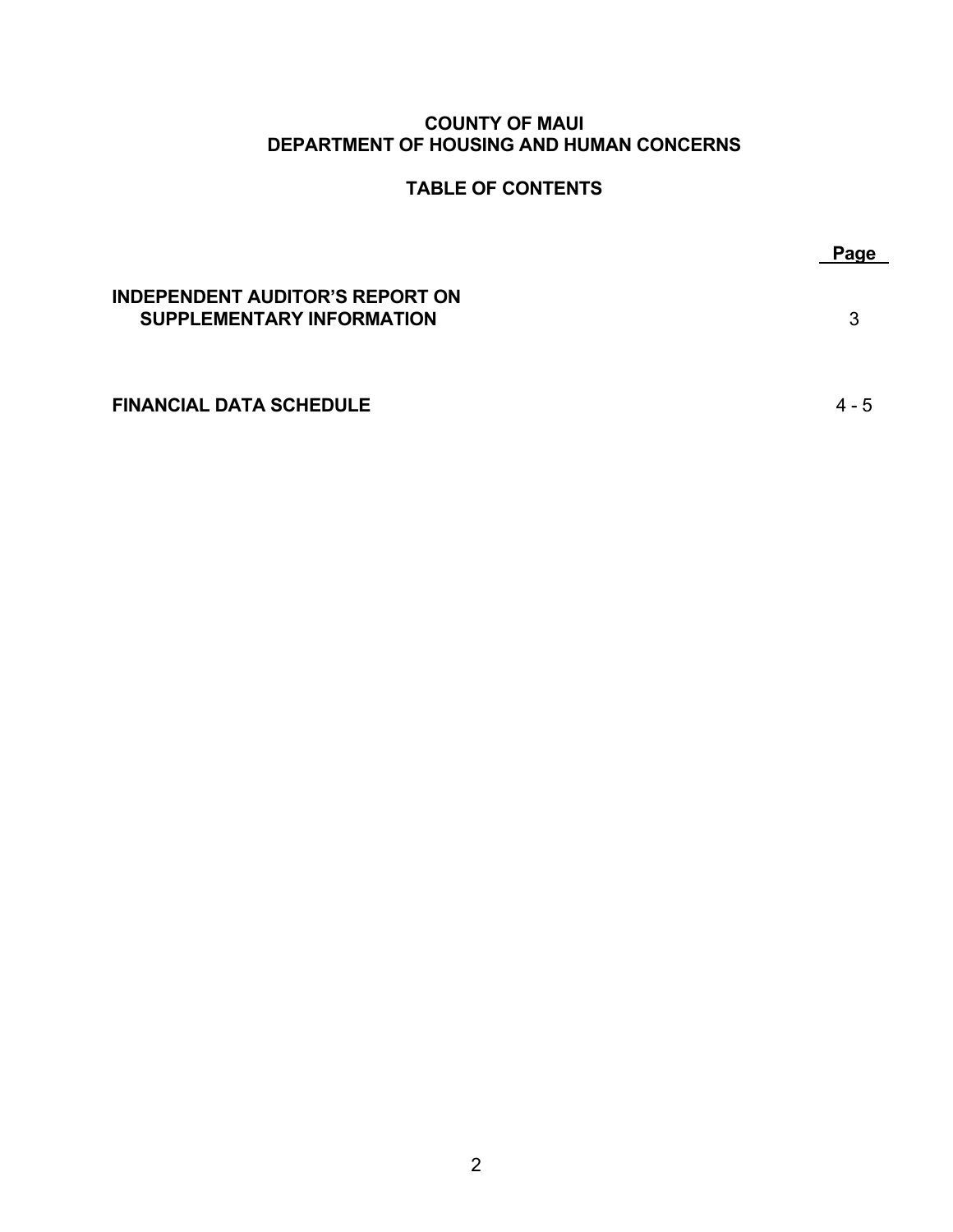

## **INDEPENDENT AUDITOR'S REPORT ON SUPPLEMENTARY INFORMATION**

To the Chair and Members of the County Council County of Maui, Hawai'i

We have audited the financial statements of the governmental activities, the business-type activities, each major fund, and the aggregate remaining fund information of the County of Maui, Hawai'i (County), as of and for the fiscal year ended June 30, 2020, and the related notes to the basic financial statements, which collectively comprise the County's basic financial statements, and have issued our report thereon dated December 23, 2020, which expressed unmodified opinions on those financial statements. We conducted our audit in accordance with auditing standards generally accepted in the United States of America and the standards applicable to financial audits contained in *Government Auditing Standards*, issued by the Comptroller General of the United States.

Our audit was conducted for the purpose of forming opinions on the financial statements that collectively comprise the County's basic financial statements as a whole. The Financial Data Schedule (FDS) is presented for purposes of additional analysis and is not a required part of the basic financial statements. Such information is the responsibility of management and was derived from and relates directly to the underlying accounting and other records used to prepare the basic financial statements. The information has been subjected to the auditing procedures applied in the audit of the basic financial statements and certain additional procedures, including comparing and reconciling such information directly to the underlying accounting and other records used to prepare the basic financial statements or to the basic financial statements themselves, and other additional procedures in accordance with auditing standards generally accepted in the United States of America. In our opinion, the FDS is fairly stated in all material respects in relation to the basic financial statements as a whole.

This report is intended solely for the information and use of the County of Maui Department of Housing and Human Concerns, the County Council of the County of Maui, and the U.S. Department of Housing and Urban Development, and is not intended to be and should not be used by anyone other than these specified parties.

N&K CPAS, INC.

Honolulu, Hawai'i June 1, 2021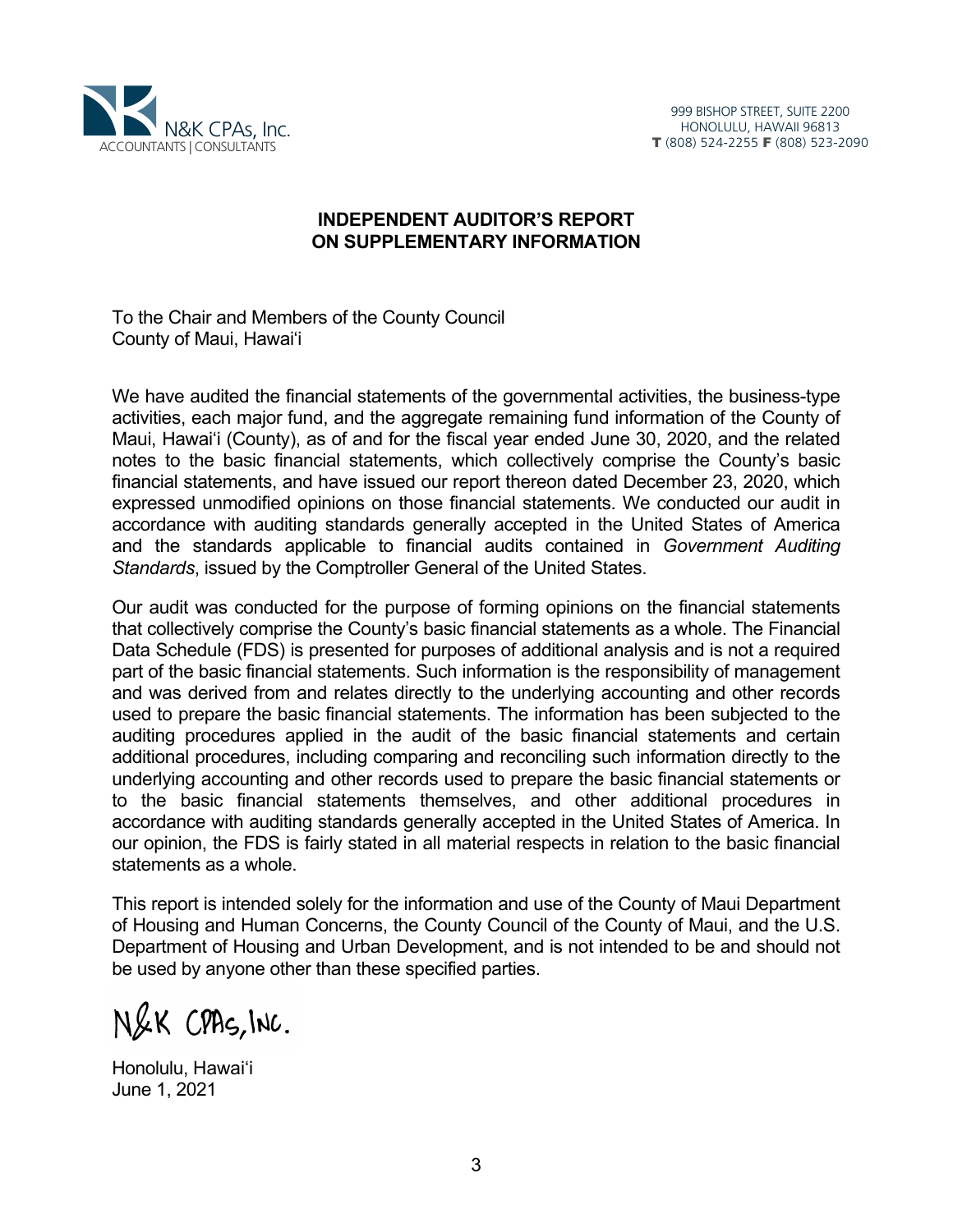#### **County of Maui Department of Housing and Human Concerns FINANCIAL DATA SCHEDULE June 30, 2020**

| Line<br>Item             | <b>Account Description</b>                                                                                                                 | PIH Family Self-<br>Sufficiency Program | Section 8<br><b>Housing Choice</b><br>Vouchers Program | <b>HCC HCV</b><br><b>CARES Act</b><br>Funding | Total                                      |
|--------------------------|--------------------------------------------------------------------------------------------------------------------------------------------|-----------------------------------------|--------------------------------------------------------|-----------------------------------------------|--------------------------------------------|
| 111<br>113<br>115        | Cash-unrestricted<br>Cash-other restricted<br>Cash-restricted for payments of current liabilities                                          | \$                                      | \$<br>887,837<br>139,412<br>8,609                      | \$<br>334,694                                 | \$<br>887,837<br>474,106<br>8,609          |
| 100                      | Total cash                                                                                                                                 |                                         | 1,035,858                                              | 334,694                                       | 1,370,552                                  |
| 128<br>128.1<br>120      | Fraud recovery<br>Allowance for doubtful accounts-fraud<br>Total receivables, net of allowances for                                        |                                         | 822,921<br>(740, 277)                                  |                                               | 822,921<br>(740, 277)                      |
|                          | doubtful accounts                                                                                                                          |                                         | 82,644                                                 |                                               | 82,644                                     |
| 131<br>132               | Investments-unrestricted<br>Investments-restricted                                                                                         |                                         | 3,634,101<br>592,840                                   |                                               | 3,634,101<br>592,840                       |
| 150                      | Total current assets                                                                                                                       |                                         | 5,345,443                                              | 334,694                                       | 5,680,137                                  |
| 290                      | Total assets and deferred outflow of resources                                                                                             | \$                                      | \$<br>5,345,443                                        | \$<br>334,694                                 | \$<br>5,680,137                            |
| 312<br>322<br>331<br>342 | Accounts payable $\leq 90$ days<br>Accrued compensated absences-current portion<br>Accounts payable - HUD PHA programs<br>Unearned revenue | \$                                      | \$<br>8,609<br>62,685<br>12,472                        | \$<br>334,694                                 | \$<br>8,609<br>62,685<br>12,472<br>334,694 |
| 310                      | <b>Total current liabilities</b>                                                                                                           |                                         | 83,766                                                 | 334,694                                       | 418,460                                    |
| 353<br>354<br>350        | Non-current liabilities-other<br>Accrued compensated absences-non-current<br>Total non-current liabilities                                 |                                         | 139,412<br>70,687<br>210,099                           |                                               | 139,412<br>70,687<br>210,099               |
| 300                      | <b>Total liabilities</b>                                                                                                                   |                                         | 293,865                                                | 334,694                                       | 628,559                                    |
| 511.4<br>512.4           | Restricted net position<br>Unrestricted net position                                                                                       |                                         | 592,840<br>4,458,738                                   |                                               | 592,840<br>4,458,738                       |
| 513                      | Total equity - net assets/position                                                                                                         |                                         | 5,051,578                                              |                                               | 5,051,578                                  |
| 600                      | Total liabilities, deferred inflows of resources<br>and equity/net position                                                                | \$                                      | \$<br>5,345,443                                        | \$<br>334,694                                 | \$<br>5,680,137                            |